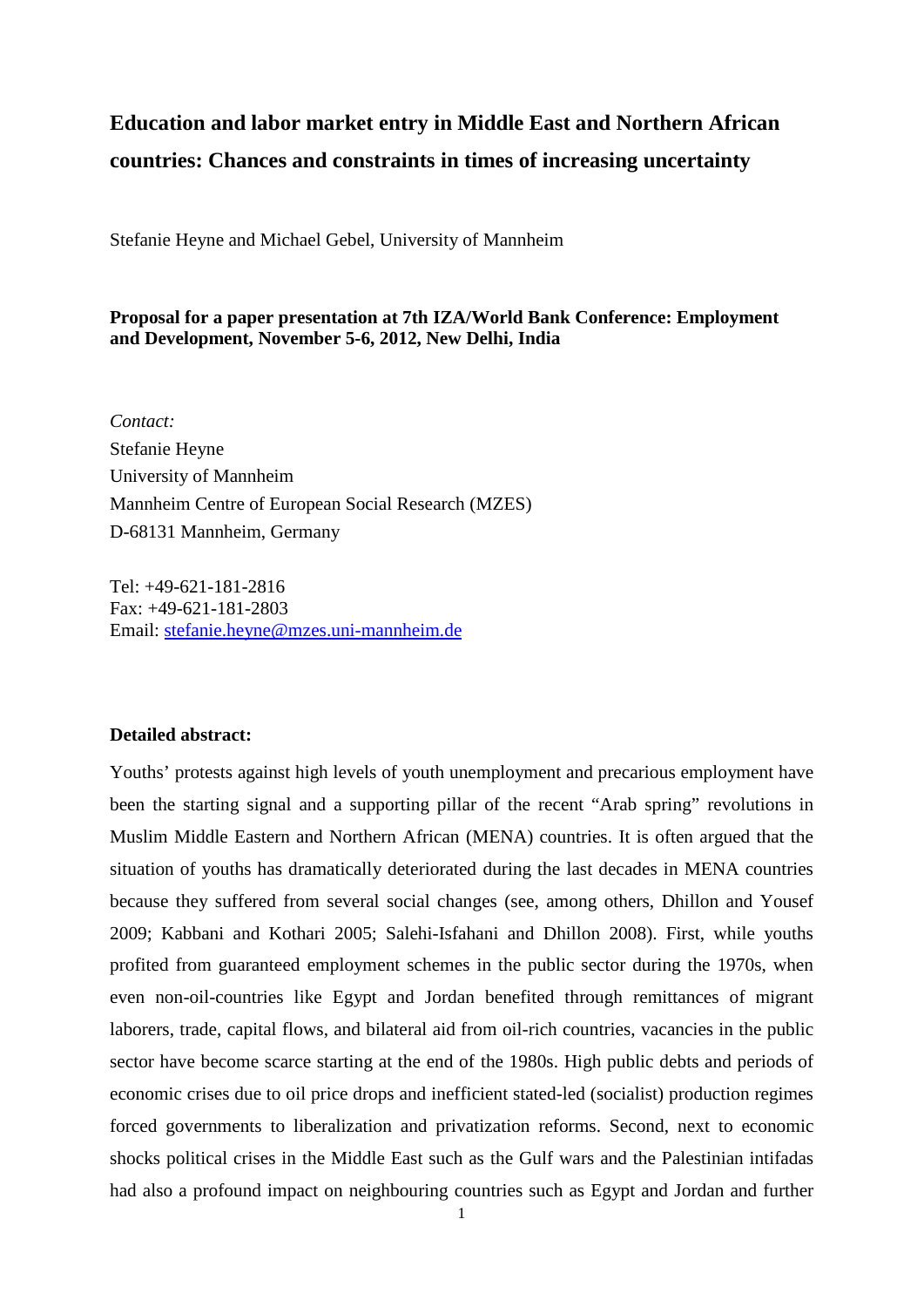contributed to increased uncertainty. Third, demographic pressures such as growing youth cohort sizes and migration flows as well as educational expansion and increasing female labour force participation have led to strong labour supply pressures on youth labour markets.

In view of these dramatic economic, social and political changes the central research question arise, what impact this social transformation has had on young people in their transition from school to work in MENA countries. Do we observe increasing problems of finding a job and increasing shares of precarious entry positions during the last decades for all groups of young people? Or can we identify groups of young people as "winners" and "losers" in relative terms, i.e. how are the risks distributed across social groups?

While there are studies on the impact of social transformation on youth labor market chances for European and other developed countries (see, among others, Blossfeld et al. 2008; Kogan, Noelke and Gebel 2011; Müller and Gangl 2003; Shavit and Müller 1998), there is virtually no research that addresses the consequences of transformation for the youth labor market integration dynamics in MENA countries. Our study intends to fill this research gap by analyzing trends in school-to-work transition in Egypt and Jordan during the period 1970– 2010.

Previous research has highlighted the central role of education resources as a precondition for a successful integration of youths into the labor market and for getting access to privileged positions in developed countries (Shavit and Müller 1998). Particularly, well-organized vocational education systems and expanded higher education systems have been identified as central institutions of successful youth labor market integration. However, the positive relationship between education and labor market integration chances is questioned for MENA countries. Specifically, it is argued that education systems in MENA countries do not prepare youths well for the labor market because of low teaching quality, inefficient education spending, overcrowding of schools, poor/non-existing vocational training and missing links to employers (Angel-Urdinola and Semlali 2010; Dhillon and Yousef 2009; Salehi-Isfahani and Dhillon 2008). Furthermore, the ongoing education expansion has provoked the question whether the transforming MENA economies were able to provide enough high-skilled job positions (Huitfeldt and Kabbani 2007). Because we find higher unemployment rates for the high educated youth in all MENA countries, the question arises if education pays off in these countries and how the role of education for successful labor market entry has changed. Previous research showed that longer search duration of high educated youth can result in better job quality for men and search duration is not prolonged for younger generations (e.g.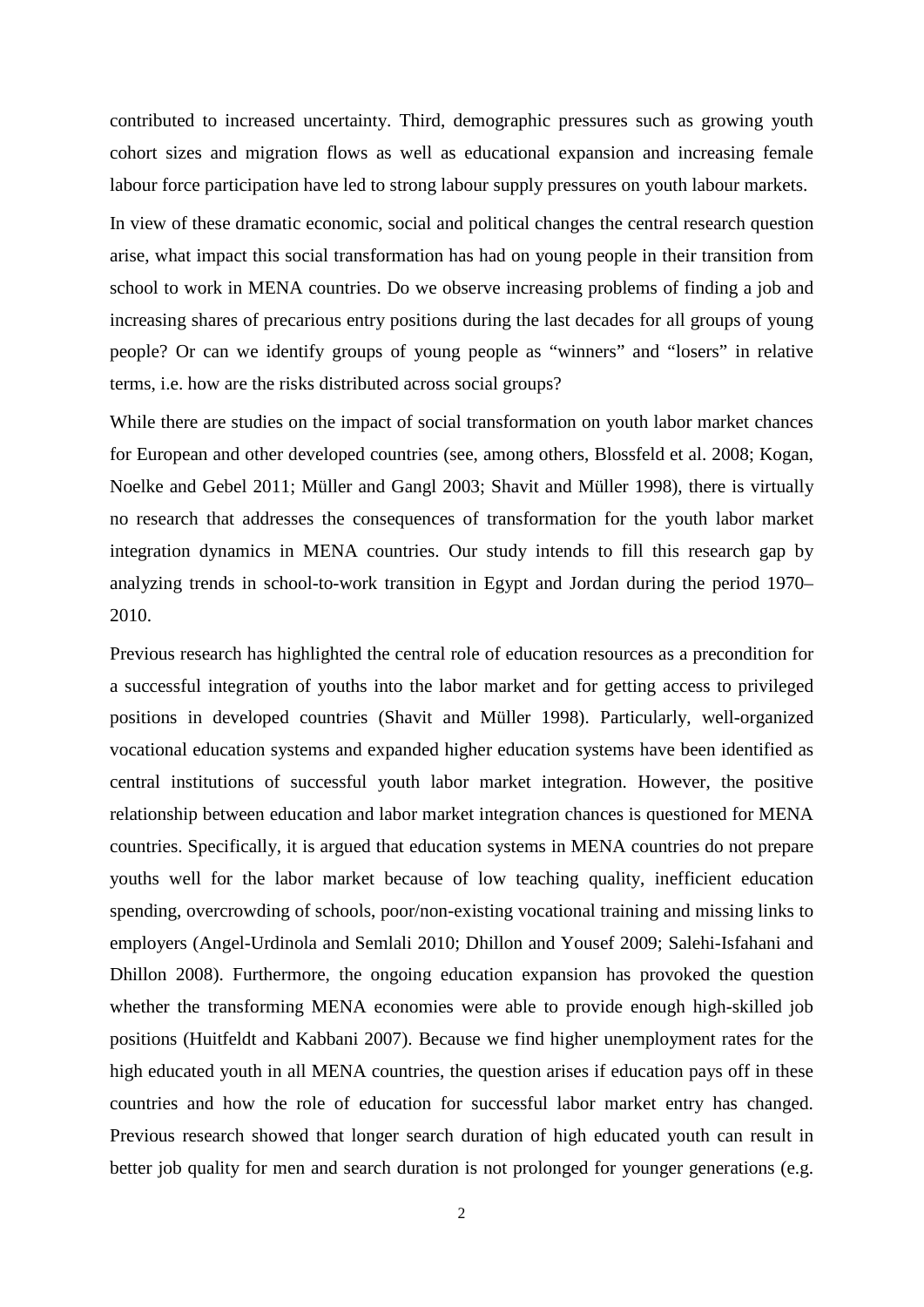Assaad, Binzel and Gadallah 2010; Egel and Salehi-Isfahani 2010). The question arises if the role of education for successful labour market entry has changed.

Further, compared to their male highly-educated counterparts, highly educated women may be additionally disadvantaged compared. While levels of education attainment converged between young women and young men even in Muslim MENA countries over time, there are still many hurdles to women's employment due to hiring restrictions, restrictions on women's mobility, lacking family support, and clear attitudes towards the role of women as caretakers and not as career women (see, for example, Moghadam 2003; Spierings, Smits and Verloo 2010). Combined with the downsizing of public sector jobs in the process of economic transformation it remains unclear whether high-educated young women can make proper use of their education resources by getting access to privileged public sector jobs.

Against this background we will empirically test which role education resources play for young men and young women's labor market chances in MENA countries and whether returns to education have changed during the periods of profound economic, social and political changes. While most previous studies on youth's labor market chances in Muslim MENA countries followed descriptive, qualitative or macro-level analytical approaches we will make use of new representative individual-level panel data. Specifically we will draw on the "Egyptian Labor Market Panel Survey 2006" (N=17364 persons) und "Jordanian Labor Market Panel Survey 2010" (N=25969 persons) that provide unique individual-level retrospective data on socio-demographic background, educational attainment and patterns of labor market entry for nationally representative samples of Egyptians and Jordanians. Detailed retrospective data allow us to analyze the individual-level, dynamic school-to-work transition process for different cohorts who entered the labor market in Jordan during the period 1970–2010 and in Egypt during the period 1970–2006.

In order to get a broad overview about the effects of education at labor market entry, we investigate the effect of education on two important indicators of a smooth school-to-work transition: the time until finding a first significant job and the quality of the first significant job. By analyzing both the timing and the quality of the first significant job, we can assess whether there are trade-offs or complementary between the pace of finding a job and its quality. The time elapsed until first significant employment is investigated with multivariate event history analysis techniques in order to take the dynamics after exiting education into account. While Western studies on school-to-work usually measure the quality of the first job obtained in terms of the occupational status or income, we distinguish between different kinds